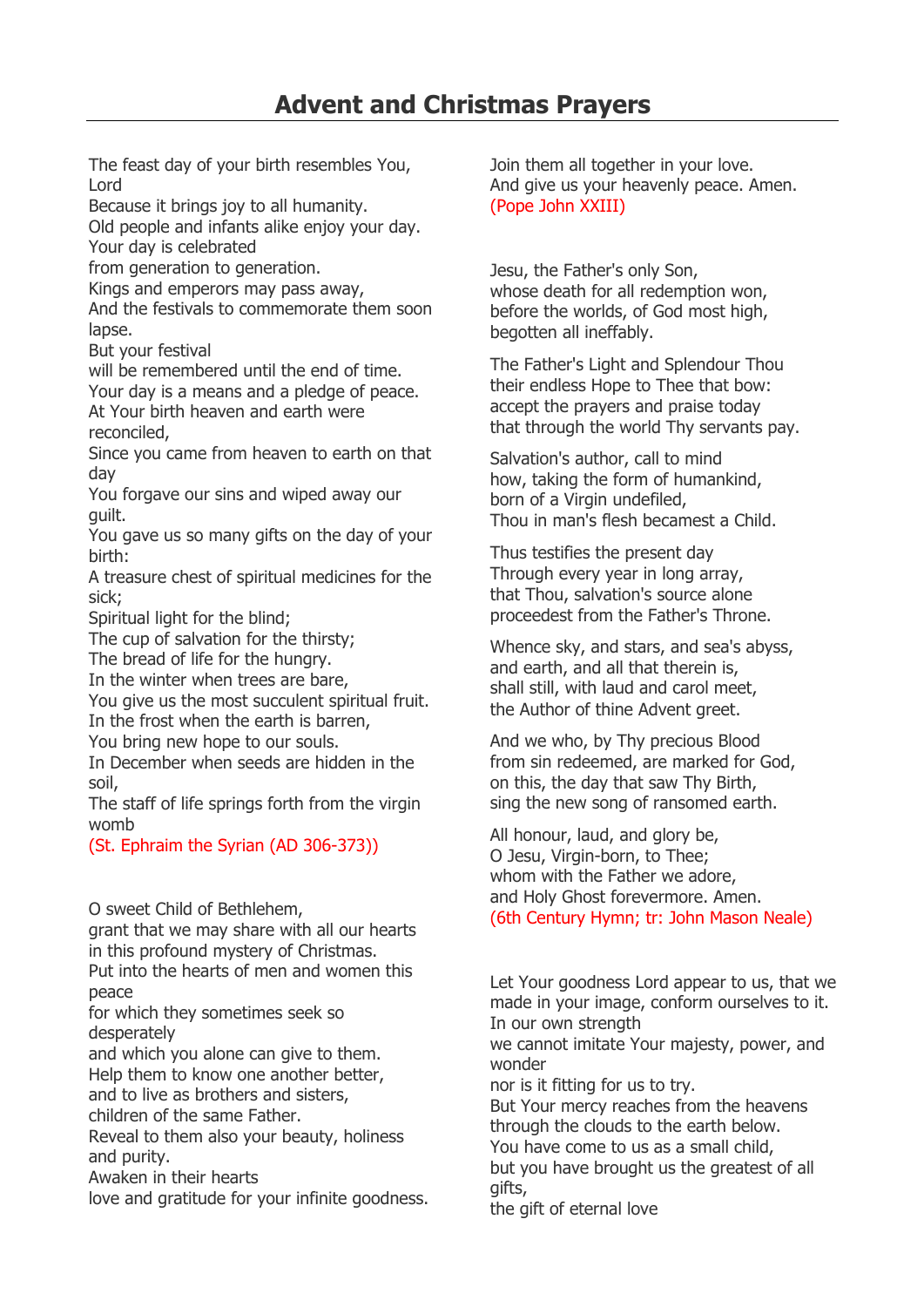Caress us with Your tiny hands, embrace us with Your tiny arms and pierce our hearts with Your soft, sweet cries.

(St. Bernard of Clairvaux - 1090-1153)

Loving Father, Help us remember the birth of Jesus,

that we may share in the song of the angels, the gladness of the shepherds, and worship of the wise men.

Close the door of hate and open the door of love all over the world. Let kindness come with every gift and good desires with every greeting. Deliver us from evil by the blessing which Christ brings, and teach us to be merry with clear hearts.

May the Christmas morning make us happy to be thy children, and Christmas evening bring us to our beds with grateful thoughts, forgiving and forgiven, for Jesus' sake. Amen. (A Christmas Prayer by Robert Louis Stevenson)

Give us, O God, the vision which can see Your love in the world in spite of human failure.

Give us the faith to trust Your goodness in spite of our ignorance and weakness. Give us the knowledge that we may continue to pray with understanding hearts. And show us what each one of us can do to set forward the coming of the day of universal peace.

(Frank Borman, Apollo 8 space mission, 1968)

Henry Wadsworth Longfellow was filled with sorrow at the tragic death of his wife in a fire in 1861. The Civil War broke out the same year, and it seemed this was an additional punishment. Two years later, Longfellow was again saddened to learn that his own son had been seriously wounded in the Army of the Potomac.

Sitting down to his desk, one Christmas Day, he heard the church bells ringing. It was in this setting that Longfellow wrote these lines: I heard the bells on Christmas Day Their old familiar carols play, And wild and sweet The words repeat Of peace on earth, good will to men!

And thought how, as the day had come The belfries of all Christendom Had rolled along The unbroken song Of peace on earth, good will to men!

Till, ringing, singing on its way, The world revolved from night to day, A voice, a chime, A chant sublime Of peace on earth, good will to men!

Then from each black, accursed mouth The cannon thundered in the South, And with the sound The carols drowned Of peace on earth, good will to men!

It was as if an earthquake rent The hearth-stones of a continent, And made forlorn The households born Of peace on earth, good will to men!

And in despair I bowed my head; "There is no peace on earth," I said; "For hate is strong And mocks the song Of peace on earth, good will to men."

Then pealed the bells more loud and deep. "God is not dead, nor doth he sleep! The wrong shall fail, The right prevail, With peace on earth, good will to men!" (Pulpit Helps, 12-92, p. 23)

Loving mother of the Redeemer, gate of heaven, star of the sea, assist your people who have fallen yet strive to rise again. To the wonderment of nature you bore your Creator, Yet remained a virgin after as before. You who received Gabriel's joyful greeting, have pity on us poor sinners. (Marian Antiphon Traditionally Said from

Advent to Candlemas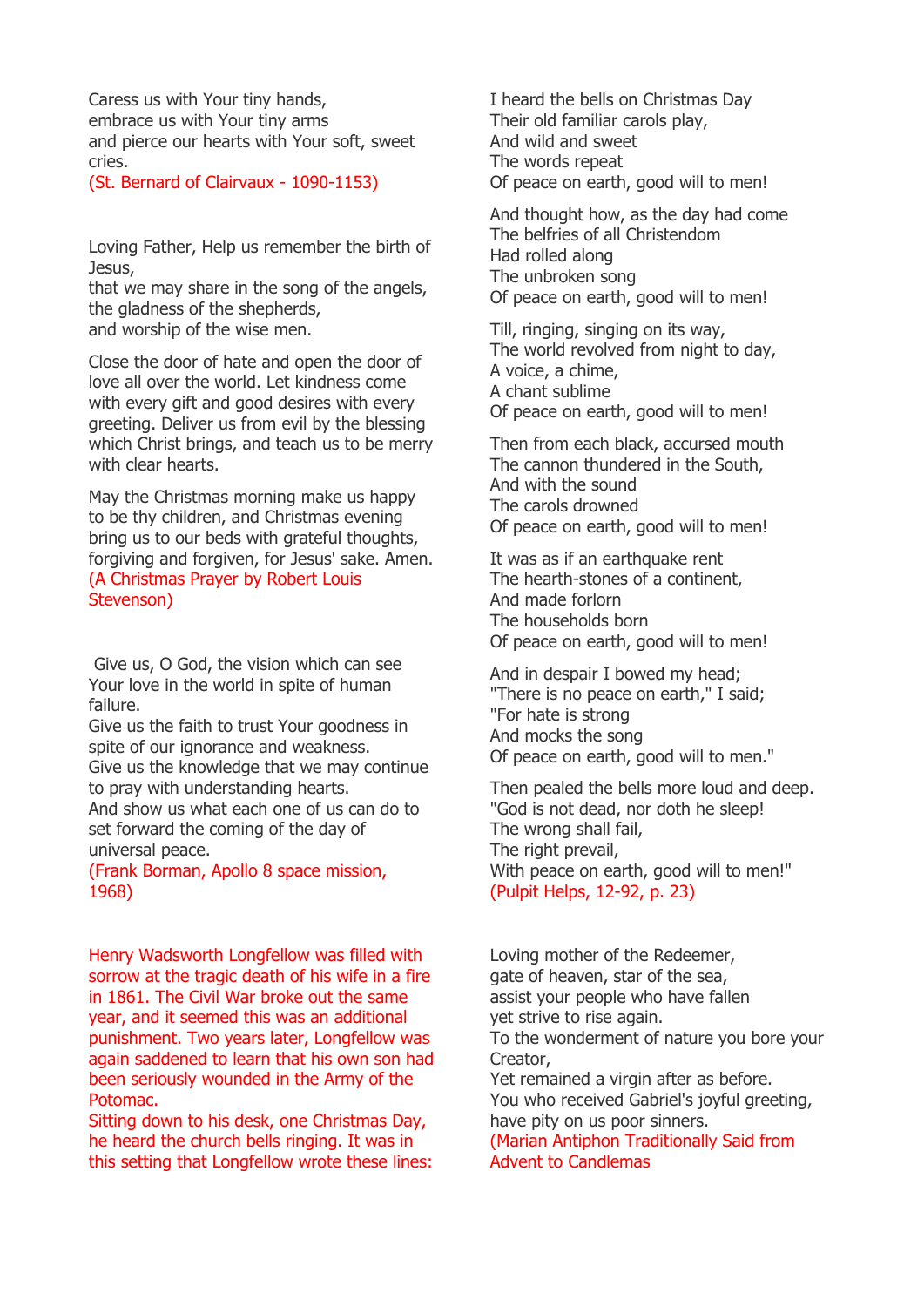Let the just rejoice. for their justifier is born. Let the sick and infirm rejoice, For their saviour is born. Let the captives rejoice. For their Redeemer is born. Let slaves rejoice, for their Master is born. Let free men rejoice, For their Liberator is born. Let All Christians rejoice, For Jesus Christ is born. (St. Augustine of Hippo - AD 354-440)

Father

You make this holy night radiant with the splendor of Jesus Christ our light We welcome Him as Lord, true light of the world.

Bring us to eternal joy in the kingdom of heaven

where he lives and reigns with you and the Holy Spirit

one God, for ever and ever.

(International Committee on English in the Liturgy (ICEL))

God of love, Father of all, the darkness that covered the earth has given way to the bright dawn of your Word made flesh.

Make us a people of this light.

Make us faithful to your Word

that we may bring your life to the waiting world.

Grant this through Christ our Lord. Amen. (International Committee on English in the Liturgy (ICEL))

O God, who hast caused this holy night to shine

with the illumination of the true Light: Grant us, we beseech thee,

that as we have known the mystery of that Light upon earth,

so may we also perfectly enjoy him in heaven;

where with thee and the Holy Spirit he liveth and reigneth, one God, in glory everlasting. Amen (1979 Book of Common Prayer)

Almighty God and Father of light, a child is born to us an a Son is given to us. Your eternal Word leaped down from heaven in the silent watches of the night, and now your Church is filled with wonder at the nearness of her God. Open our hearts to receive His life and increase our vision with the rising of dawn, that our lives may be filled with His glory and His peace,

who lives and reigns for ever and ever. (International Committee on English in the Liturgy (ICEL))

Your nativity, O Christ our God, has shed the light of knowledge upon the world. Through it, those who had been star-worshipers learned through a star to worship you, O Sun of Justice, and to recognize in you the one who rises and who comes from on high. O Lord, glory to you! (Feast of the Nativity Liturgy)

Lord God we praise you for creating man, and still more for restoring him in Christ. Your Son shared our weakness: may we share his glory, for he lives and reigns with you and the Holy Spirit, one God for ever and ever. Amen. (Liturgy of the Hours, Fridays in Advent)

The Great "O" Antiphons - seven brief prayers that are traditionally chanted or sung on successive evenings starting on December 17. The precise origin of these texts is unknown. However, by the 8th and 9th centuries, the church in Rome and monastic communities throughout Western Europe were using them at evening worship services during the season of Advent.

### December 17:

O Wisdom, O Holy Word of God, You govern all creation with your strong, yet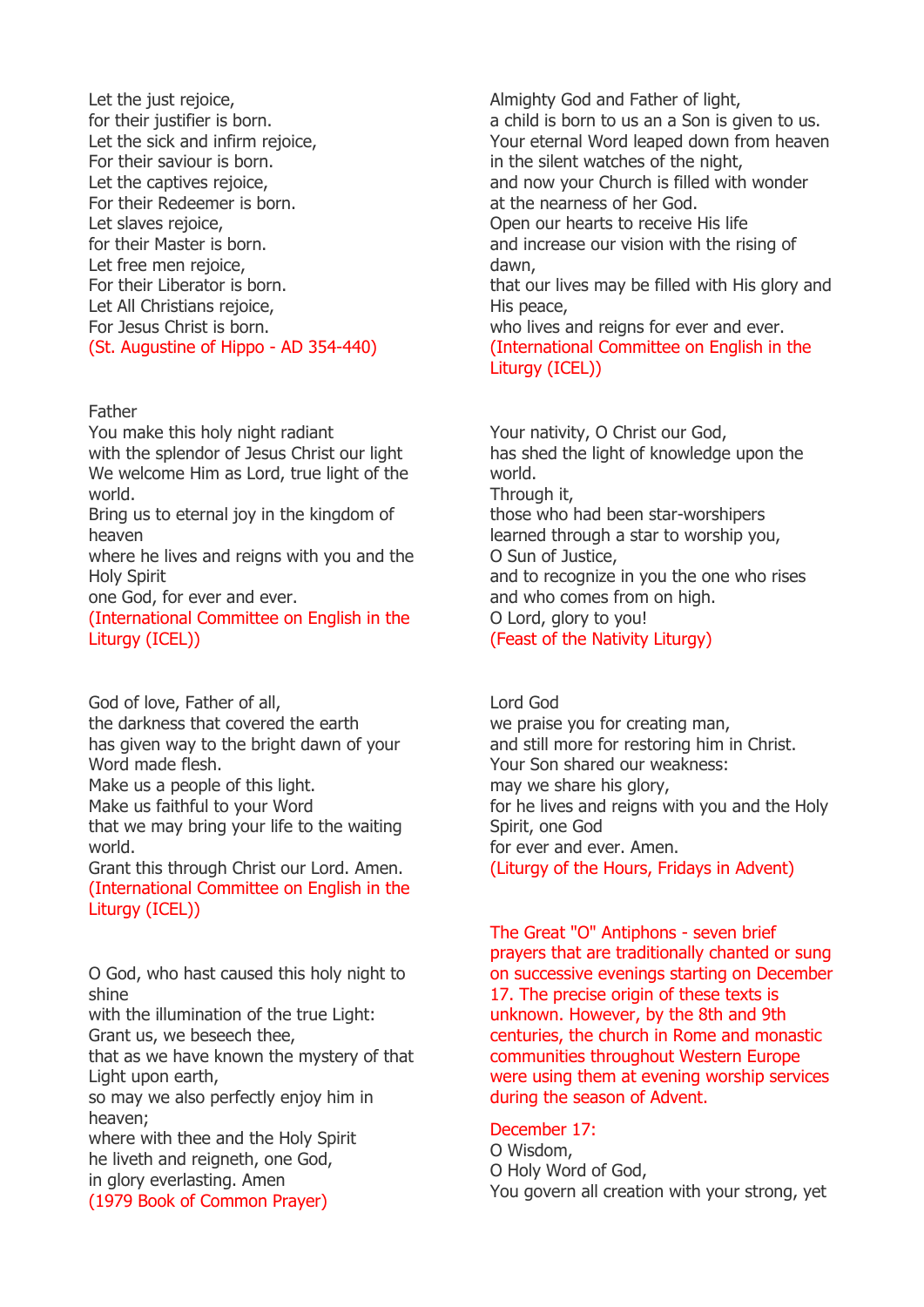tender care.

Come, and show your people the way to salvation.

## December 18:

O Sacred Lord of ancient Israel, who showed yourself to Moses in the burning bush,

who gave him the holy law on Sinai mountain:

Come, stretch out your mighty hand to set us free

# December 19:

O Flower of Jesse's stem, You have been raised up as a sign for all peoples;

Kings stand silent in your presence; the nations bow down in worship before you. Come, let nothing keep you from coming to our aid

# December 20:

O Key of David, O Royal Power of Israel Controlling at your will the gate of heaven: Come, break down the prison walls of death for those who dwell in darkness and the shadow of death; and lead your captive people into freedom

# December 21:

O Radiant Dawn, Splendor of eternal light, Sun of justice: Come, shine on those who dwell in darkness and the shadow of death

# December 22:

O King of all the nations, the only joy of every human heart; O Keystone of the mighty arch of man, Come and save the creature you fashioned from the dust

# December 23:

O Emmanuel, King and Lawgiver Desire of the nations, Saviour of all people, Come and set us free, Lord, our God! Catholic Prayer For Christ's Triple Coming

# Lamb of God,

You once came to rid the world of sin; cleanse me now from every stain of sin. Lord, you came to save what was lost;

come once again with Your salvific power so that those You redeemed will not be punished.

I have come to know You in faith; may I have unending joy when You come again in glory.

# (New Saint Joseph People's Prayer Book)

Come, Sun and Saviour, to embrace Our gloomy world, its weary race, As groom to bride, as bride to groom: The wedding chamber, Mary's womb. At your great Name, O Jesus, now All knees must bend, all hearts must bow; All things on earth with one accord, Like those in heaven, shall call you Lord. Come in your holy might, we pray, Redeem us for eternal day; Defend us while we dwell below, From all assaults of our dread foe.

# (Advent Evening Hymn (8th Century))

Father, in the wilderness of the Jordan you sent a messenger to prepare people's hearts for the coming of your Son. Help me to hear his words and repent of my sins, so that I may clearly see the way to walk, the truth to speak, and the life to live for Him, our Lord Jesus Christ. Amen

## (Advent Prayer to be Freed from Sin and Death)

God our Father, you loved the world so much you gave your only Son to free us from the ancient power of sin and death. Help us who wait for his coming and lead us to true liberty. We ask this through our Lord Jesus Christ, your Son who lives and reigns with you and the Holy Spirit, one God, for ever and ever. Amen Liturgy of the Hours, Fridays in Advent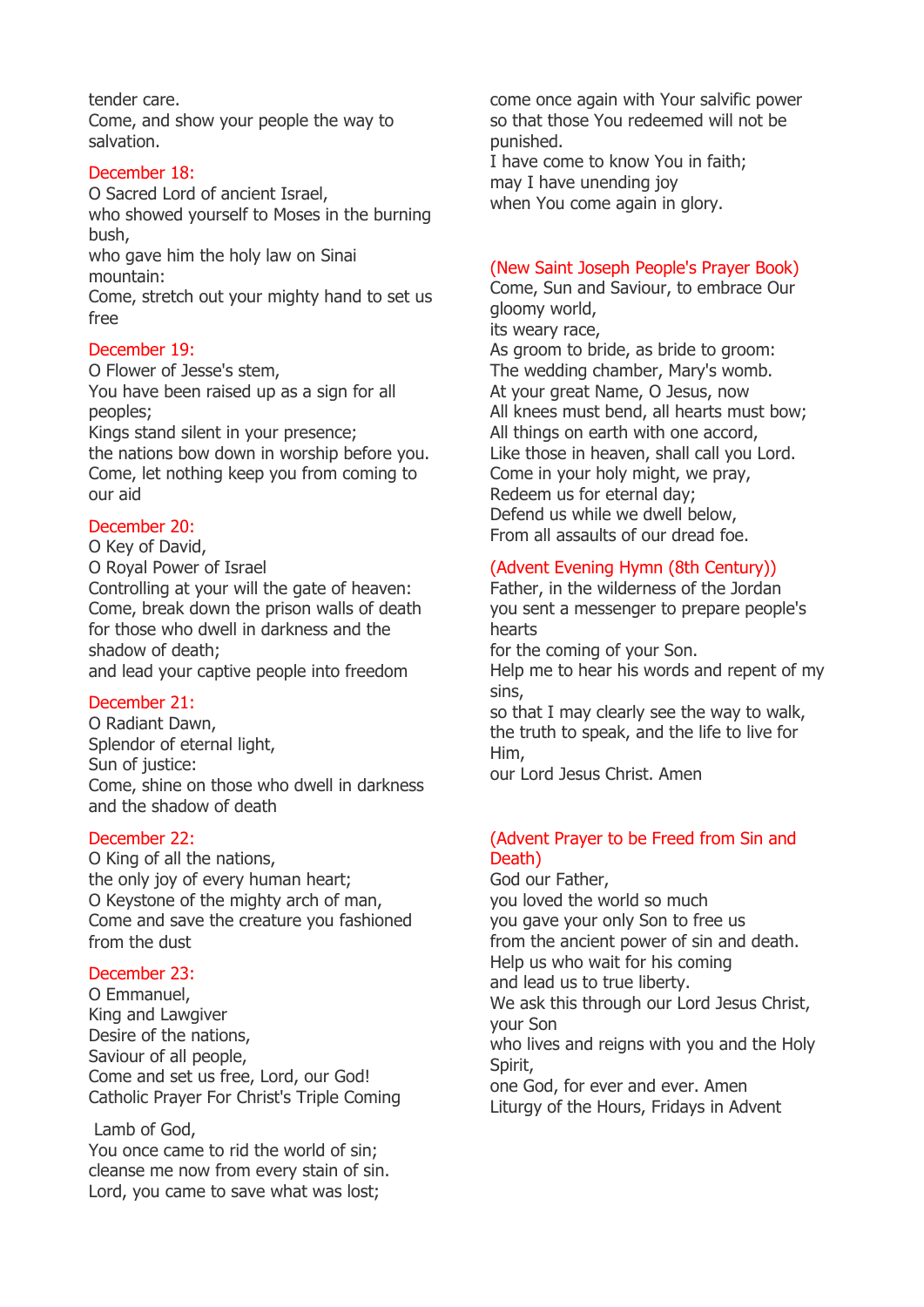### (Advent Prayer for Hope in Christ's Coming)

All-powerful God,

help us to look forward in hope

to the coming of our Savior. May we live as he taught,

ready to welcome him with burning love and faith.

We ask this through our Lord Jesus Christ, your Son

who lives and reigns with you and the Holy Spirit,

one God, for ever and ever. Amen (Liturgy of the Hours, Fridays in Advent)

### Catholic Collect for the 1st Sunday in Advent

Stir up thy power, O Lord, and come, that by thy protection we may be rescued from the dangers that beset us through our sins;

and be a Redeemer to deliver us; Who livest and reignest with God the Father in the unity of the Holy Spirit,

ever one God, world without end. (May be said while lighting the first Advent Candle)

# Catholic Collect for the 2nd Sunday of Advent

Stir up our hearts, O Lord, to prepare the paths of thine Only-begotten Son:

that we may worthily serve thee with hearts purified by His coming: Who livest and reignest with God the Father in the unity of the Holy Spirit,

ever one God, world without end. Amen. (Often said while lighting the second Advent Candle)

### Catholic Collect for the 3rd Sunday in Advent

We beseech thee to listen to our prayers, O Lord,

and by the grace of thy coming enlighten our darkened minds:

Thou who livest and reignest with God the Father

in the unity of the Holy Spirit, one God forever and ever. Amen.

(May be said while lighting the third advent candle)

### Catholic Collect for the 4th Sunday in Advent

Pour forth thy power, O Lord, and come: Assist us by that mighty power, so that by thy grace and merciful kindness we may swiftly receive the salvation that our sins impede: Who livest and reignest with thee

in the unity of the Holy Spirit, ever one God, world without end. Amen. (May be said while lighting the fourth Advent Candle)

### Advent Prayer for Forgiveness and Mercy Father,

We contemplate the birth of your Son. He was born of the Virgin Mary and came to live among us. May we receive forgiveness and mercy Through Our Lord Jesus Christ, your Son, who lives and reigns with you and the Holy Spirit,

one God, for ever and ever.

# Liturgy of the Hours, Dec. 23rd Advent Prayer to Follow God's Will

God of love and mercy, help us to follow the example of Mary, always ready to do your will. At the message of an angel she welcomed your eternal Son and, filled with the light of your Spirit, she became the temple of your Word, who lives and reigns with you and the Holy Spirit, one God, for ever and ever.

(Liturgy of the Hours, Dec. 20th)

### Opening Catholic Mass Prayer: Advent One Father in heaven,

our hearts desire the warmth of your love and our minds are searching for the light of your Word.

Increase our longing for Christ our Saviour and give us the strength to grow in love, that the dawn of his coming may find us rejoicing in his presence and welcoming the light of his truth. We ask this in the name of Jesus the Lord. (International Committee on English in the Liturgy (ICEL))